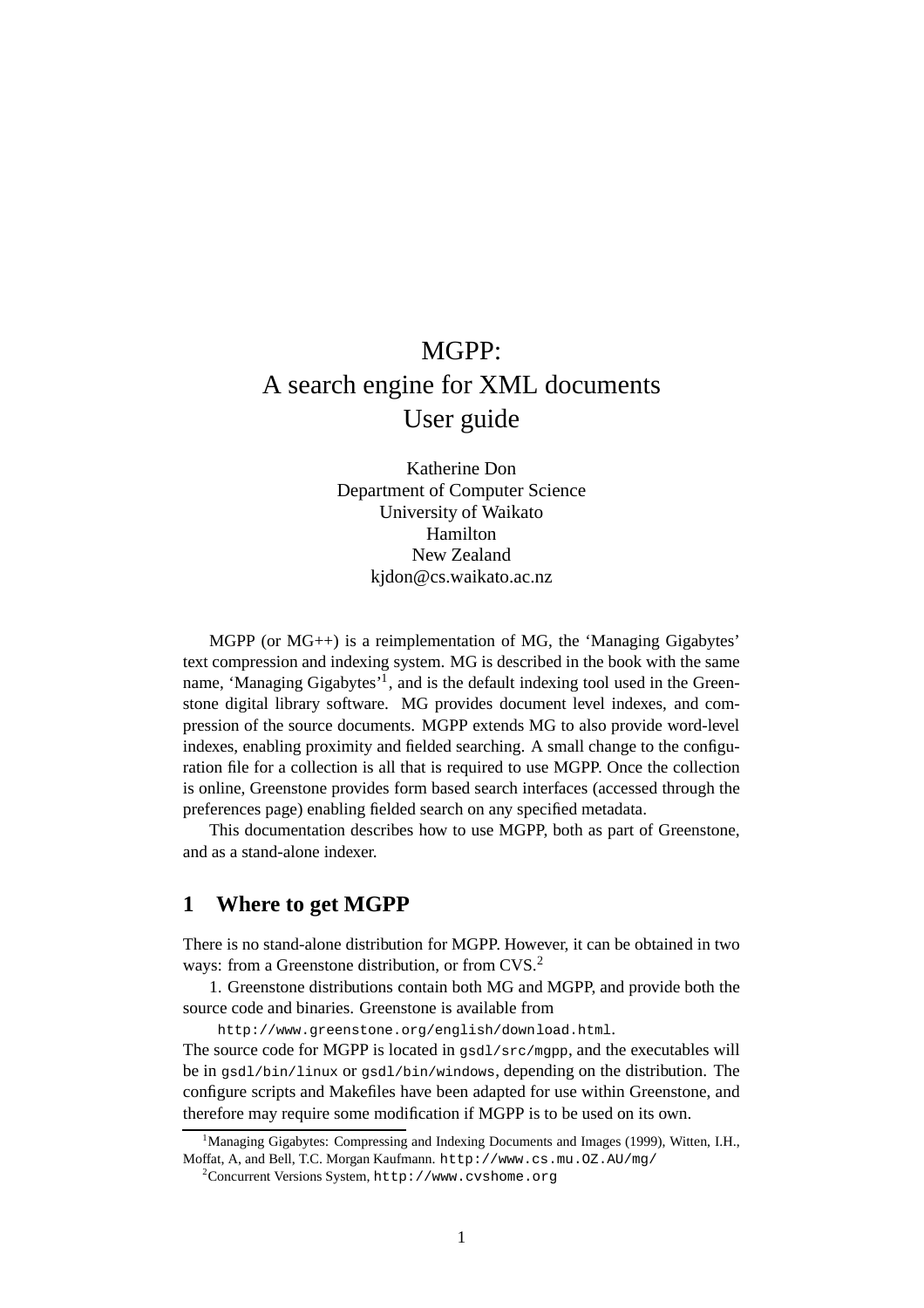2. Alternatively, the source code for MGPP alone can be obtained through the Greenstone CVS server in the same way that Greenstone can. The configure scripts and Makefiles are set up for use of MGPP as a stand-alone system.

The CVS package is called mgpp, and can be obtained through a CVS checkout using anonymous access:

cvs -d :pserver:cvs anon@cvs.scms.waikato.ac.nz:2402/usr/local/globalcvs/gsdl-src co mgpp

### **2 Using MGPP in Greenstone**

There are two parts to using MGPP within Greenstone: collection building, and collection querying. Greenstone can build collections using MG or MGPP. The default is MG, but you can use MGPP by editing the collection configuration file (collect.cfg, found in the etc directory of a collection). The configuration file syntax has changed slightly between the 2.39 and 2.40 releases of Greenstone, and both styles are described here.

#### **2.1 Collection building A: gsdl-2.40 or later**

Figure 1 shows a sample configuration file, with the changes required to use MGPP instead of MG shown in the box.

The line

searchtype form plain

determines what kind of search interface should be provided: form, for fielded searching, or plain, for basic searching similar to MG. If searchtype is specified, then MGPP will be used to build the collection instead of MG. (Note, that for backwards compatibility, specifying buildtype mgpp will have the same effect as specifying searchtype plain form.) Either or both of the options (form, plain) can be specified. The order is important: the first one will be the default type used on the search page. The other type (if present) will be presented as an option on the preferences page. If only one search type is specified, this will always be used, and there will be no option given to the user to change it.

The way indexes are specified is slightly different between MG and MGPP. MG uses a line like:

indexes document:text section:text section:Title

This specifies three indexes, a document level index containing the text of each document, and two section level indexes, one containing the text, the other the Title of each section. The document and section parts determine the granularity of the searching and of the items retrieved. The first index returns a list of document numbers while the second and third indexes return section numbers.

MGPP does things differently. The index definition is like the following.

indexes allfields text Title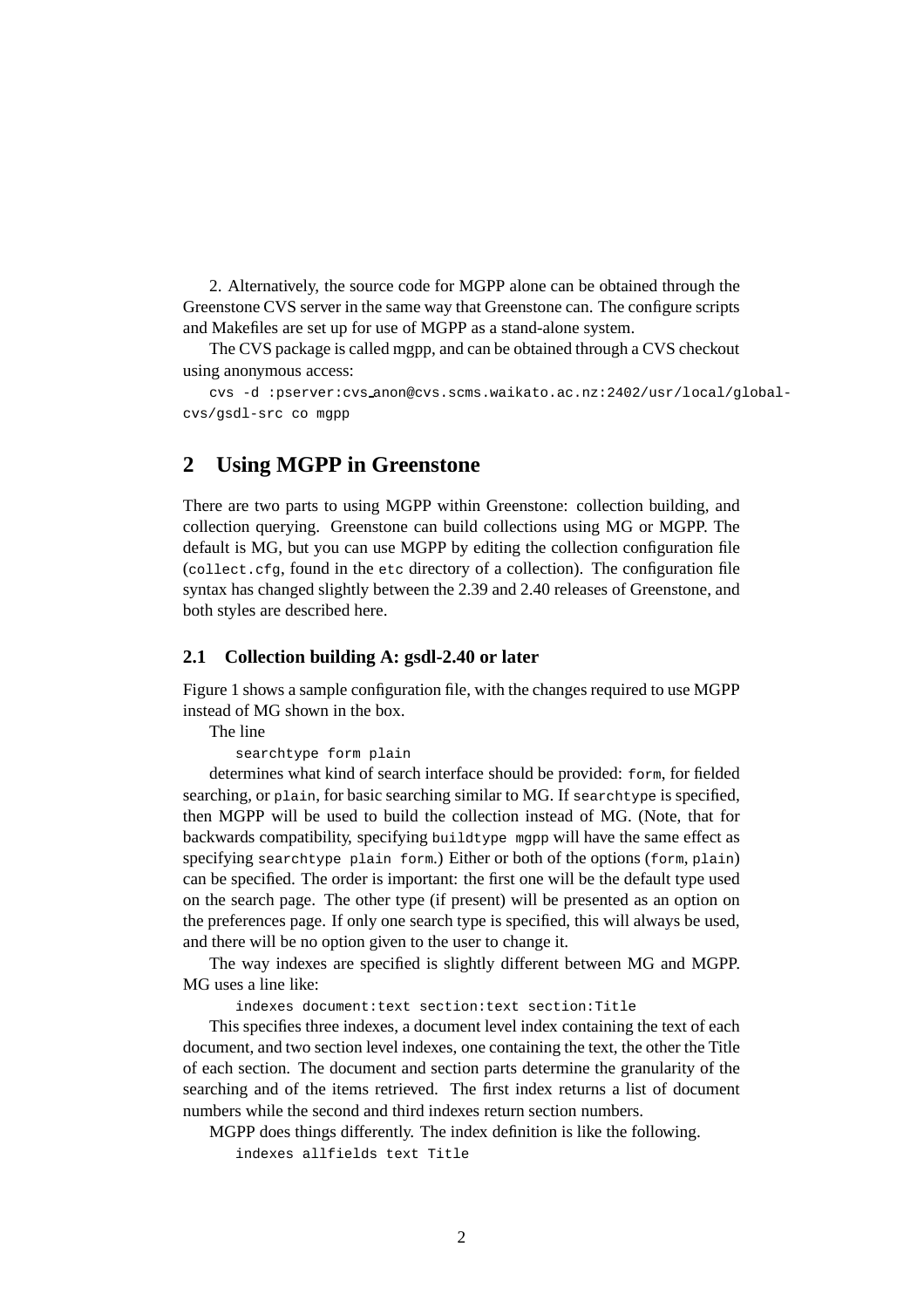creator me@myaddress.com maintainer me@myaddress.com public true

| indexes section: text section: Title document: text                                                                                            | searchtype form plain<br>indexes allfields text Title                                                                                                                                      |
|------------------------------------------------------------------------------------------------------------------------------------------------|--------------------------------------------------------------------------------------------------------------------------------------------------------------------------------------------|
| defaultindex section: text                                                                                                                     | levels document section                                                                                                                                                                    |
| collectionmeta .section:text "chapters"<br>collectionmeta .document:text "entire documents"<br>collection meta.section: Title "chapter titles" | collectionmeta .allfields "entire documents"<br>collectionmeta .text "text only"<br>collectionmeta .Title "Titles"<br>collectionmeta .document "book"<br>collectionmeta .section "chapter" |

plugin GAPlug plugin TEXTplug plugin HTMLPlug ...

plugin RecPlug

classify AZList -metadata Title classify AZList -metadata Source

collectionmeta collectionname "my collection" collectionmeta collectionextra "This is a sample collection."

Figure 1: A sample collection configuration file (gsdl-2.40 and later), with differences between MG (left) and MGPP (right) shown in the box.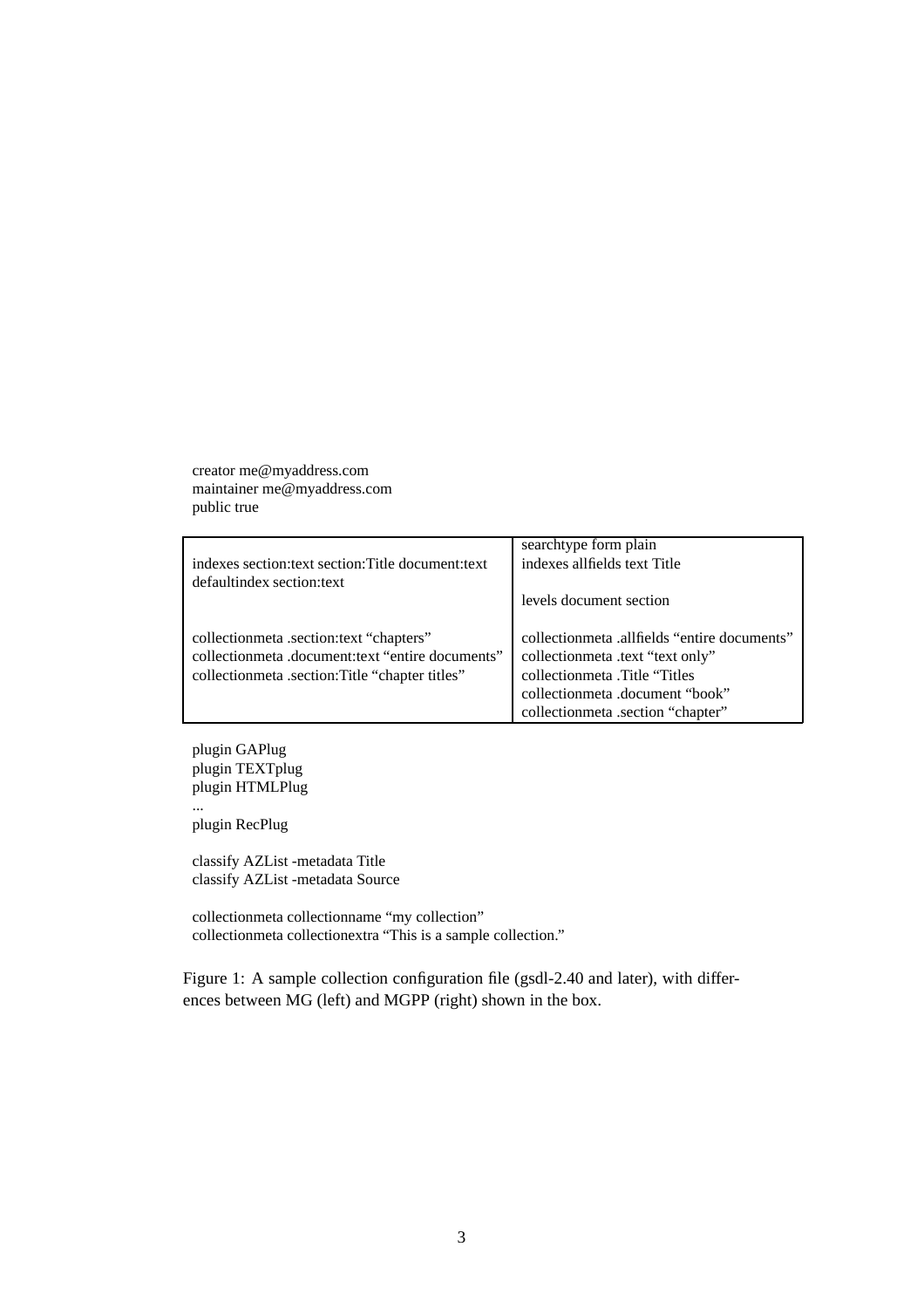The level information is not included in the index definition. The index specification can include the keywords allfields, text or metadata, along with any individual metadata elements that may be found in the collection, for example, Title, Subject, Organization etc. The items are separated by spaces. metadata will result in indexes being built on all the metadata that is found in the documents. allfields is a pseudo-index that enables searching everything that is indexed.

The order of the indexes determines the order that they will be presented in the index list, with the first entry being the default index.

The main advantage to using MGPP is that searches across multiple indexes can be carried out—"fielded searching". For example, a search such as "Smith in Author and snail in Title" can be done.

All the indexes have the same levels. The default level is document, but this can be changed using a line like

levels document section

This provides search and retrieval at document and section level. paragraph can also be specified, but will only be available for searching, not retrieval. All of the specified indexes will be searchable at all of the specified levels. However, paragraph will not be available for form search, only for plain search. (As all metadata items are placed in separate paragraphs to be indexed, it doesn't make sense to do fielded searching at paragraph level.)

collectionmeta can be specified for each index, as for MG collections, and also for levels. These can be in different languages, by using the  $[1=x\times]$  syntax. For example,

collectionmeta .section ''chapters'' collectionmeta .section [l=fr] ''chapitres''

This collectionmeta is optional for MGPP collections. If it is not specified, then default values will be used. For metadata, this is the original metadata name, eg Title, Subject. This will be the same for all languages. The other indexes and levels (allfields, text, document, section, paragraph) will default to macros which are language dependent (textallfields , texttextonly , textdocument , textsection , textparagraph ). The definition of these macros can be found in english.dm and other language macro files.

By default, only the text is compressed, not the metadata. To change this, you can add a line to the configuration file like

textcompress text,Title

This will add Title metadata to the text that gets passed to the compressor. Whatever is specified here is what Greenstone will treat as the 'text' of the document. If Titles have been added to the compressed text, then they will appear anywhere the text of the document is displayed.

After the building has finished, the build.cfg file in the building directory of the collection has a list of what metadata it has found and indexed, for example

indexfieldmap allfields->ZZ text->TX Title->TI indexfields allfields text Title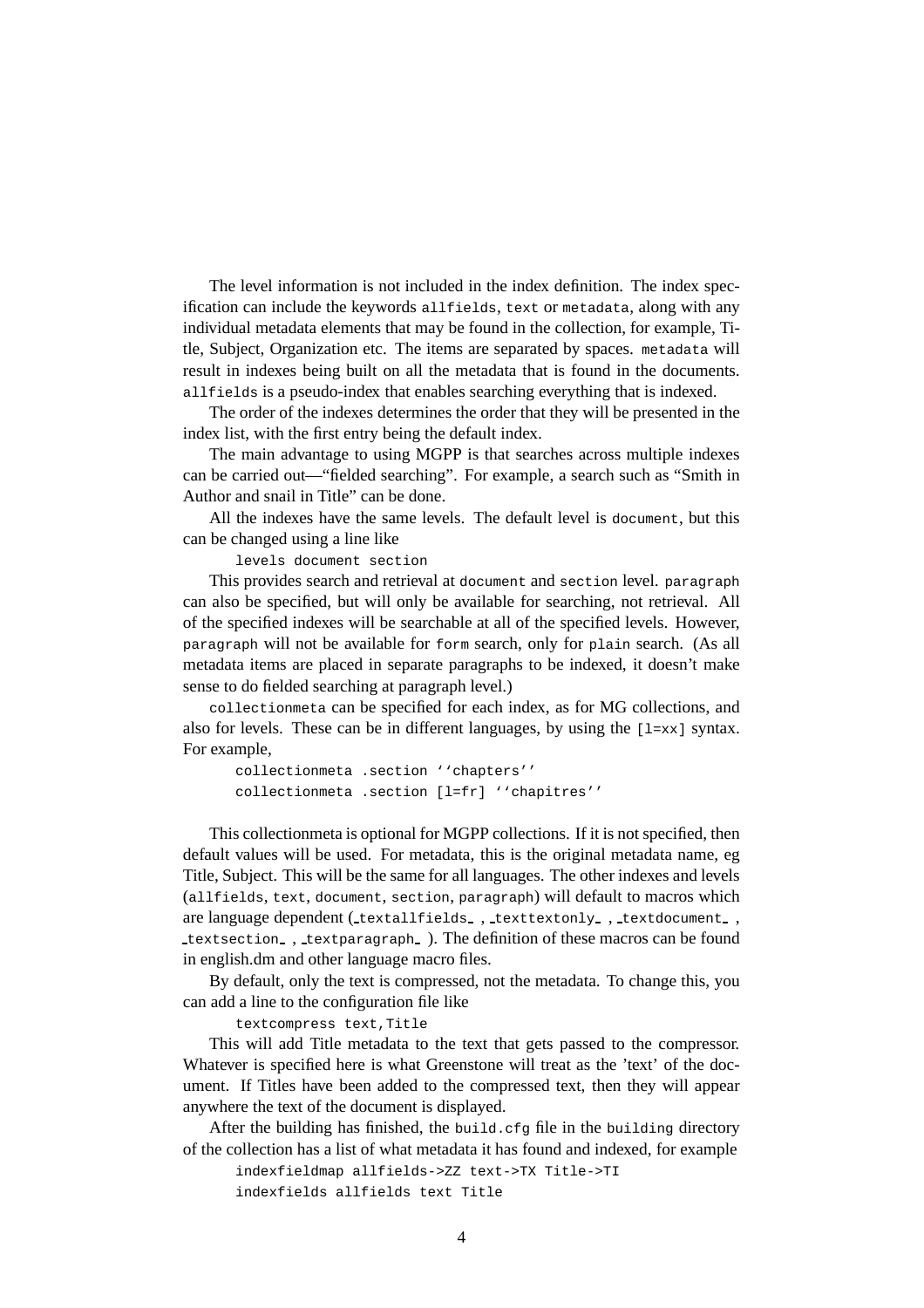#### indexlevels Doc Sec

The index names are passed to MGPP during building as two letter codes indexfieldmap specifies what codes were used. These are the codes that need to be used when carrying out fielded search on the collection. indexlevels specifies what actual level names were used during building.

#### **2.2 Collection building B: gsdl-2.39 or earlier**

Greenstone versions 2.39 and earlier had a slightly different configuration file format. The differences with the later versions are explained here. Figure 2 shows the differences between the two versions, for the same collection as in Figure 1.

| searchtype plain form                       | buildtype mgpp                          |
|---------------------------------------------|-----------------------------------------|
| indexes allfields text Title                | indexes text, Title                     |
|                                             | defaultindex text, Title                |
| levels document section                     | levels Section                          |
|                                             |                                         |
| collectionmeta allfields "entire documents" | collectionmeta .text, Title "documents" |
| collectionmeta .text "text only"            |                                         |
| collectionmeta Title "Titles"               |                                         |
| collectionmeta .document "book"             |                                         |
| collection meta .section "chapter"          |                                         |

Figure 2: Differences in MGPP configuration between gsdl-2.40 (and later) (left) and gsdl-2.39 (and earlier)(right). Note that the rest of the configuration file is the same as shown in Figure 1.

The line buildtype mgpp specifies using MGPP to build the collection. Index specification was also slightly different. Index items were separated by commas, like text, Title, Subject. The keywords text and metadata were available, but not allfields—this was included by default. It was possible to specify more than one set of indexes, using a space for a separator. For example

indexes text Title,Subject,Organization

This would build indexes in these fields, but there would not be any cross-index searching between the two groups. A search could be done on Title combined with one on Subject, but not Title and text, for example.

(Technical note: the 2.40 specification results in only one physical index being built, with all the fields inside it. The 2.39 specification would build one physical index for each set of fields.)

Levels was also slightly different. Document level was always used. To include Section level, the line

levels Section

should be added to the configuration file. Paragraph was not available.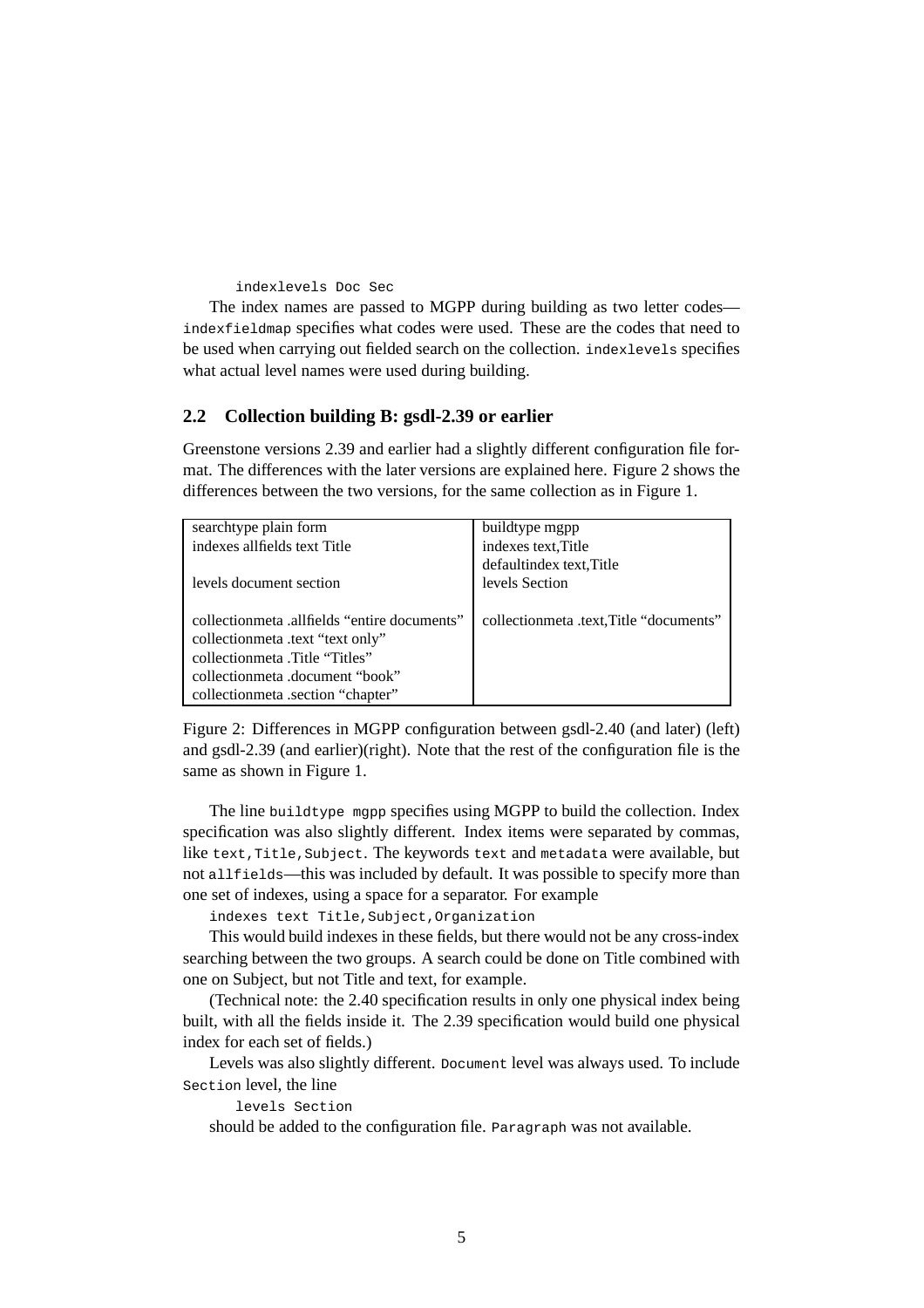#### **2.3 Collection querying**

A collection built with MGPP can be searched in the usual way through Greenstone. Search terms can be combined with boolean operators, and phrases are specified using double quotes ("..."). Because MGPP uses a word level index, it has some extended searching capability over MG. If metadata has been specified in the index, fielded search can also be done.

The current query syntax involves the following:

#### *Boolean operators:*

 $\&$  AND  $\parallel$  OR  $\parallel$  NOT, with () for precedence

#### *Term modifiers:*

- #i #c #u #s /x—this is stemming, casefolding and weighting
	- #i case insensitive
	- #c case sensitive
	- #u unstemmed
	- #s stemmed
	- $/x$  term weight (default = 1)

These can be combined like snail#is/10.

#### *Proximity searching:*

"..."—phrase searching, a form of very strict proximity matching where the query terms must be in the exact order specified by the phrase.

 $NEARx$ —this is used to specify the maximum distance apart (x words) two query terms must be for a document to match. NEAR by itself defaults to 20.

WITHINx—specifies that the second term must occur within x words after the first term. Similar to NEAR but the order is important. The default is 20.

#### *Fielded searching:*

[terms]: Field—specifies searching within a particular field or metadata element of the document. The field name needs to be the name of a metadata element in the collection. If the collection was built with Greenstone, metadata is named with the two letter codes found in the build.cfg file. Multiple terms inside the [] are ANDed together. Boolean operators cannot be used inside the []. However, the term modifiers  $(\#i \cos x)$  can be used, and proximity searching is also possible, i.e. phrases and the NEARx and WITHINx operators are permitted inside [].

Some example queries are: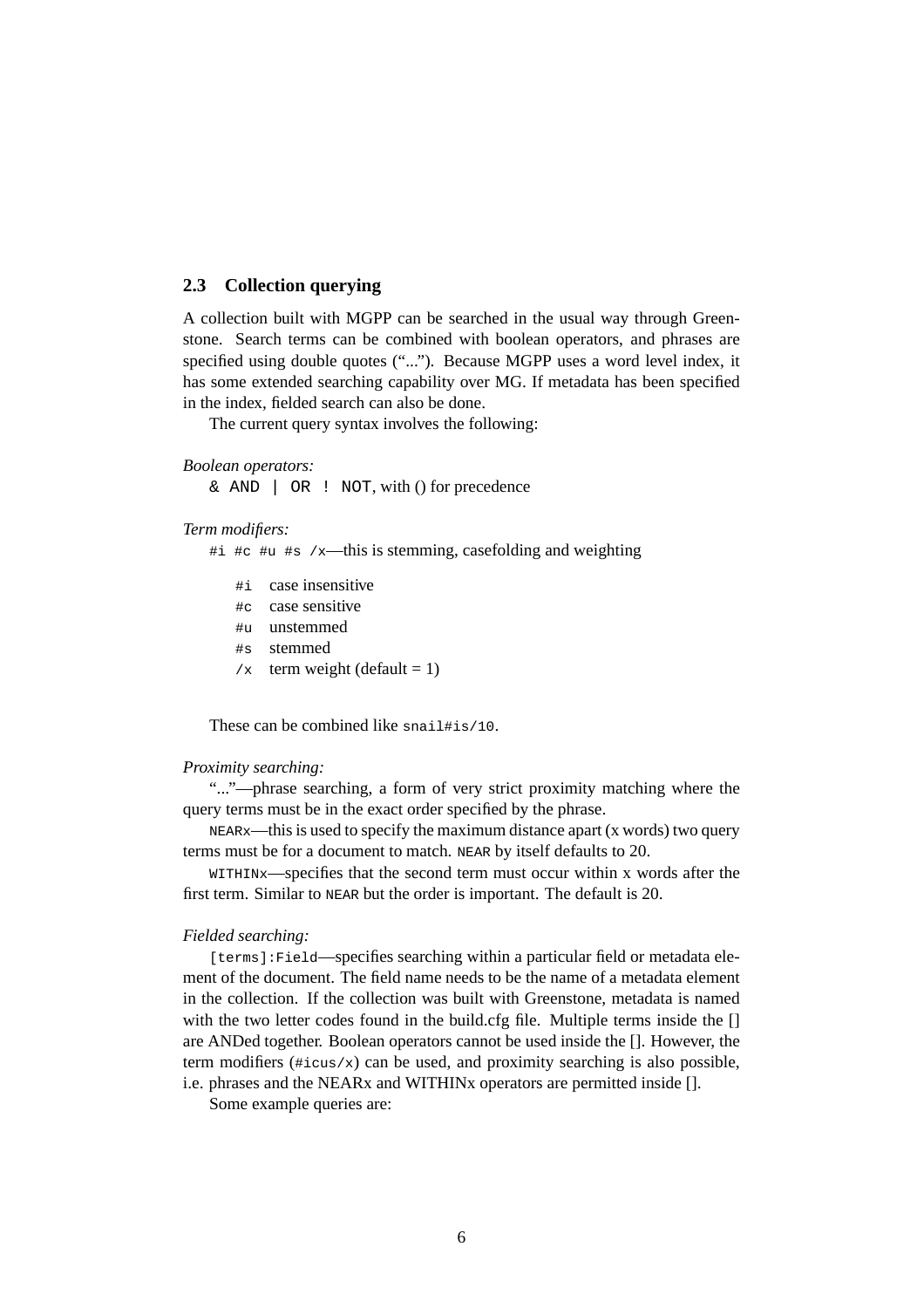| computer#is                    | search for computer, stemmed and case-         |
|--------------------------------|------------------------------------------------|
|                                | folded                                         |
| Bob & Dylan/10                 | search for Bob and Dylan, giving               |
|                                | Dylan a 10-fold weighting compared to Bob      |
|                                | (used in ranking the result list)              |
| dog NEAR4 cat                  | search for cat within 4 words either side of   |
|                                | dog                                            |
| [Witten]:CR                    | search for witten in the CR (creator) field    |
| [snail farming]:TI             | search for snail and farming in the TI (title) |
|                                | field                                          |
| [Witten]: CR & [Gigabytes]: TI | search for witten in CR and Gigabytes in TI    |
| [snail#is NEAR3 farm#is]:TI    | search for snail, stemmed and casefolded,      |
|                                | within 3 words either side of farm, stemmed    |
|                                | and casefolded, in the $T1$ field              |
| [snail#is WITHIN3 farm#is]:TI  | search for snail, stemmed and casefolded,      |
|                                | within 3 words following farm, stemmed and     |
|                                | casefolded, in the $T1$ field                  |

This syntax can be entered into the standard Greenstone search box. However, there are additional query pages using forms. These can be accessed through the preferences page - select form query, then simple/ advanced. These provide fielded searching without the user needing to learn a new query syntax.

# **3 Using MGPP outside Greenstone: Indexing**

The programs for building are named mgpp\_\*, for example, mgpp\_passes, mgpp\_invf\_dict etc. They have man pages with them, named mgpp passes.1 etc. mgpp passes is the main program used for building and its man page gives an example of how to build a collection.

Here is a simple bash script that can be used to build a collection,

```
# The arguments on the command line specify the
# source of the text
source=$@
# This is the name of the collection
text=demo
# Create *.text.stats, *.invf.dict, *.invf.level
# *.invf.chunk and *.invf.chunks.trans
cat ${source} | mgpp_passes -T1 -I1 -f ${text}
# Create *.text.dict
mgpp_compression_dict -f ${text}
```
#! /bin/bash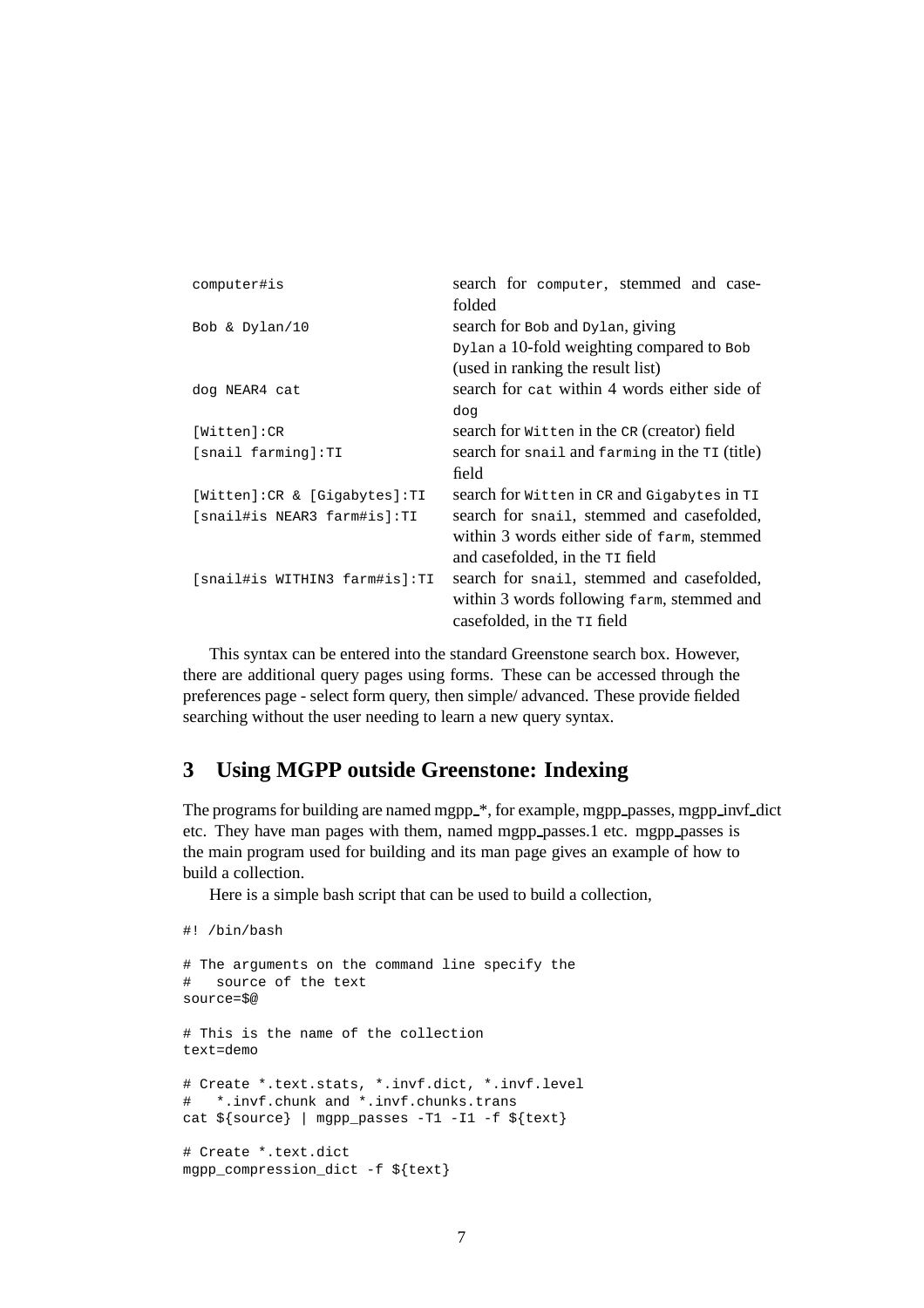```
# Create *.invf.dict.hash
mgpp_perf_hash_build -f ${text}
# Create *.text, *.text.idx, *.text.level
# *.invf and *.invf.idx
cat ${source} | mgpp_passes -T2 -I2 -f ${text}
# Create *.text.weight and *.weight.approx
mgpp_weights_build -f ${text}
# Create *.invf.dict.blocked
mgpp_invf_dict -f ${text}
# Create *.invf.dict.blocked.1
mgpp_stem_idx -s 1 -f ${text}
# Create *.invf.dict.blocked.2
mgpp_stem_idx -s 2 -f ${text}
# Create *.invf.dict.blocked.3
mgpp_stem_idx -s 3 -f ${text}
```
This builds a basic collection, using Document as the document level tag, with a word level index, and three stemmed indexes (stem, casefold, stem and casefold). Each of the programs used in the compression and indexing process has different options that can be specified. The man pages have details about what each program does, and the options available.

#### **3.1 Document format**

The input to MGPP requires a certain format. A sample document looks like the following:

```
<Document>
  <Section>
   <Title>Snail Farming</Title>
   <Creator>Joe Bloggs</Creator>
     Snail farming is a productive and interesting pastime.
  </Section>
  <Section>
    <Title>Chapter 1</Title>
    There are many types of snails. Make sure you only farm ones
    which are safe to eat.
  </Section>
</Document>
```
There must be a document level tag thats starts (and optionally ends) each document. The default is Document. Text outside these tags is ignored. To change the document tag that MGPP looks for, add  $-J \leq t$  agrees to the mgpp passes commands. There can only be one -J option.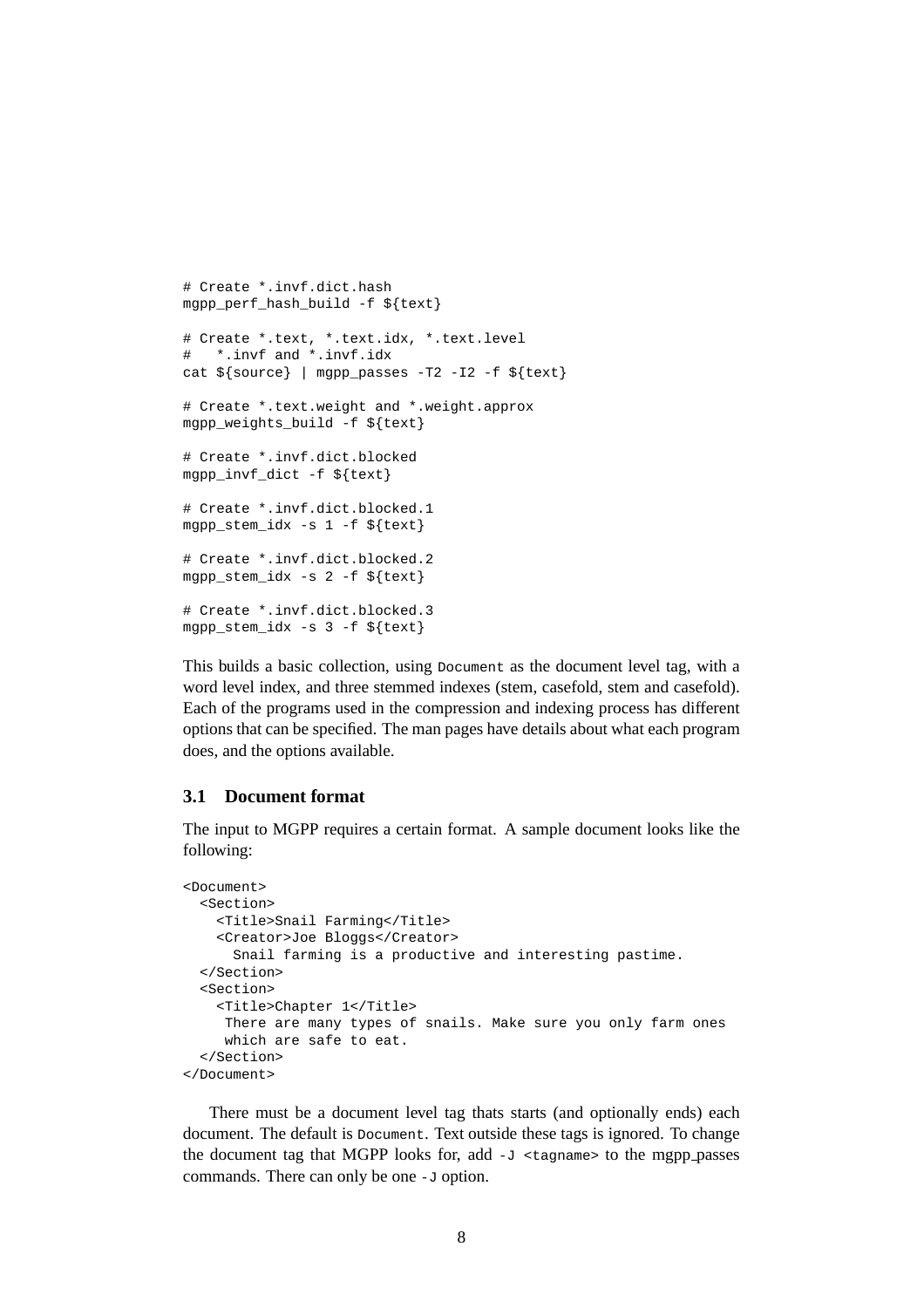Smaller granularity is added using level tags. These must enclose all the text enclosed by the document tags. They can be specified to mgpp passes by  $-K$ <level tag>. In the example above, Section would be a suitable level tag. There can be many -K options. However, they cannot be overlapping. You cannot have the following:

<Section>...<Paragraph>...</Section>...</Paragraph>

The smallest level of granularity (default is word level) can be changed by adding  $-L \leq$ index level > to mgpp passes. This can be no larger than the smallest level that has been specified.

Metadata or tagged fields are specified like <Title>the text of the title </Title>. These are all automatically indexed and can be searched as fields.

The output files are placed in the directory in which the commands were run. To change where they go, use -d <directory name> with all of the commands.

There are four stages to mgpp passes, specified by T1 and T2 (for text compression) and I1 and I2 (for indexing). T1 and I1 must be done before T2 and I2, respectively. As shown above, T1/I1 and T2/I2 can be run together, reducing the number of passes through the documents to 2. But all output files get placed in the same directory, and the same text is passed to the indexer and the compressor.

In Greenstone, we pass only the text to the compressor, but metadata and text to the indexer, and text files and index files are put in separate directories. In this case, mgpp\_passes is run four times, like:

```
cat <text src> | mgpp passes -d <text dir> -T1 ...
cat <text src> | mgpp passes -d <text dir> -T2 ...
cat <index src> | mgpp_passes -d <index_dir> -I1 ...
cat <index src> | mgpp passes -d <index dir> -I2 ...
```
# **4 Using MGPP outside Greenstone: Querying**

Queryer is a stand-alone program enabling search and retrieval of documents in an MGPP collection. It is written in C++, and is the equivalent to mgquery for MG. Even when using Greenstone, it is useful for testing collections. Queryer can be run using the following command

Queryer -f <index files> -t <text files>

<index files> and <text files> are the paths to these files, including the collection name. For example, if the text files are demo/index/text/demo.t, demo/index/text/demo.ti etc, then the text path is demo/index/text/demo, and similarly for the index files.

There is also a Java version of the Queryer: org.greenstone.mgpp.Queryer. It uses JNI (Java Native Interface) wrappers to talk to the  $C++$  code. It is run using:

java org.greenstone.mgpp.Queryer <br/> <br/>kasedir> <indexdir> <textdir>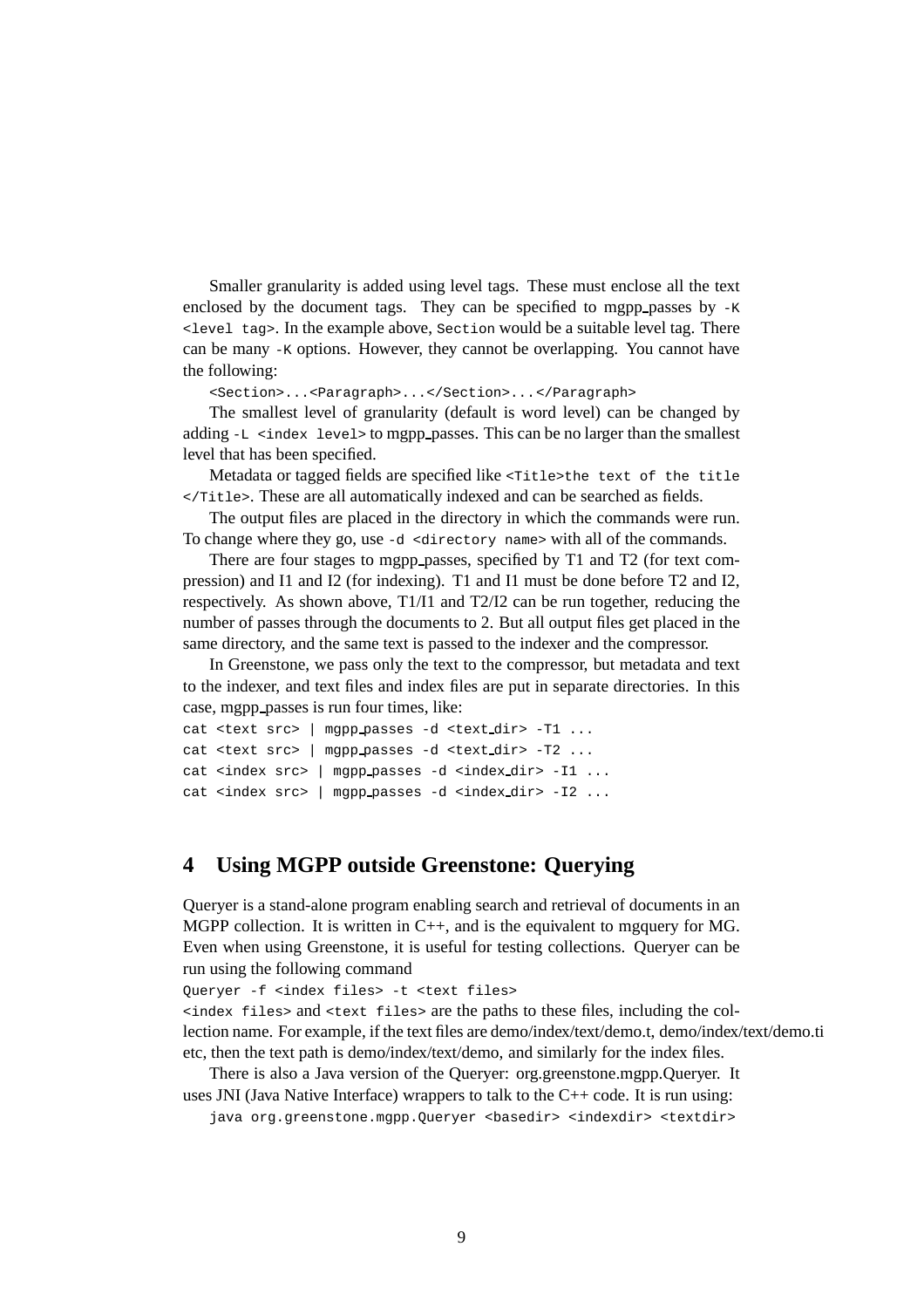The two Queryer programs have a similar set of commands available:

| q.        | quit                                                      |
|-----------|-----------------------------------------------------------|
| $\cdot$ h | print the help message                                    |
| $\cdot$ i | change the search level                                   |
| $\cdot$   | change the result level                                   |
| $\cdot$ b | full text browse (enter a word or fragment at the prompt) |
| .r0/r1    | ranking off/on                                            |
| .10/0.11  | query type some/all                                       |
| c0/c1     | casefolding off/on                                        |
| s0/s1     | stemming off/on                                           |
| $.00$ .01 | short output off/on                                       |
| .p        | print a document                                          |
| query     | a text query                                              |

Queries can be entered straight at the prompt. The query syntax is that described in Section 2.3.

.i and .l are used for changing the search and retrieval levels, respectively. The search level controls where two or more query terms must occur for a document or section to match, for example they must occur within a Section, or a Document. The retrieval level specifies what granularity of document/section numbers to return. These two levels need not be the same. MGPP can return document numbers where all of the query terms occur within a section. Set the search level to Section, and the retrieval level to Document. The default level used is Document. (Note that collections built with gsdl-2.40 or later use 'Doc', 'Sec' and 'Para' tags, so the levels will need to be changed before searching will work. To find out what level names were actually used, check the index/build.cfg file: the indexlevels line specifies what levels were indexed.)

.c and .s are used for setting global casefolding and stemming options. These settings will be applied to all of the query terms. Specifying stem and case for individual terms using the #icus syntax overrides these global settings.

.t specifies whether the query is a 'some' or 'all' query, i.e. specifies what the default boolean operator is. A 'some' query looks for documents containing any of the terms, corresponding to boolean OR, an 'all' query looks for documents containing all of the terms, corresponding to boolean AND. This can be overridden by specifying operators in the query. A 'some' query is most useful when the results are ranked.

.r specifies whether to return the results in ranked or natural order. Natural order returns the document numbers in increasing order. Ranked returns document numbers in order of relevance to the query—the more terms that feature in a document, the greater the relevance to the query.

.p prints a document. Document numbers are related to the retrieval level. If the retrieval level is set to Document, then 2 will specify the second document. If the level is set to Section, then 2 will specify the second section.